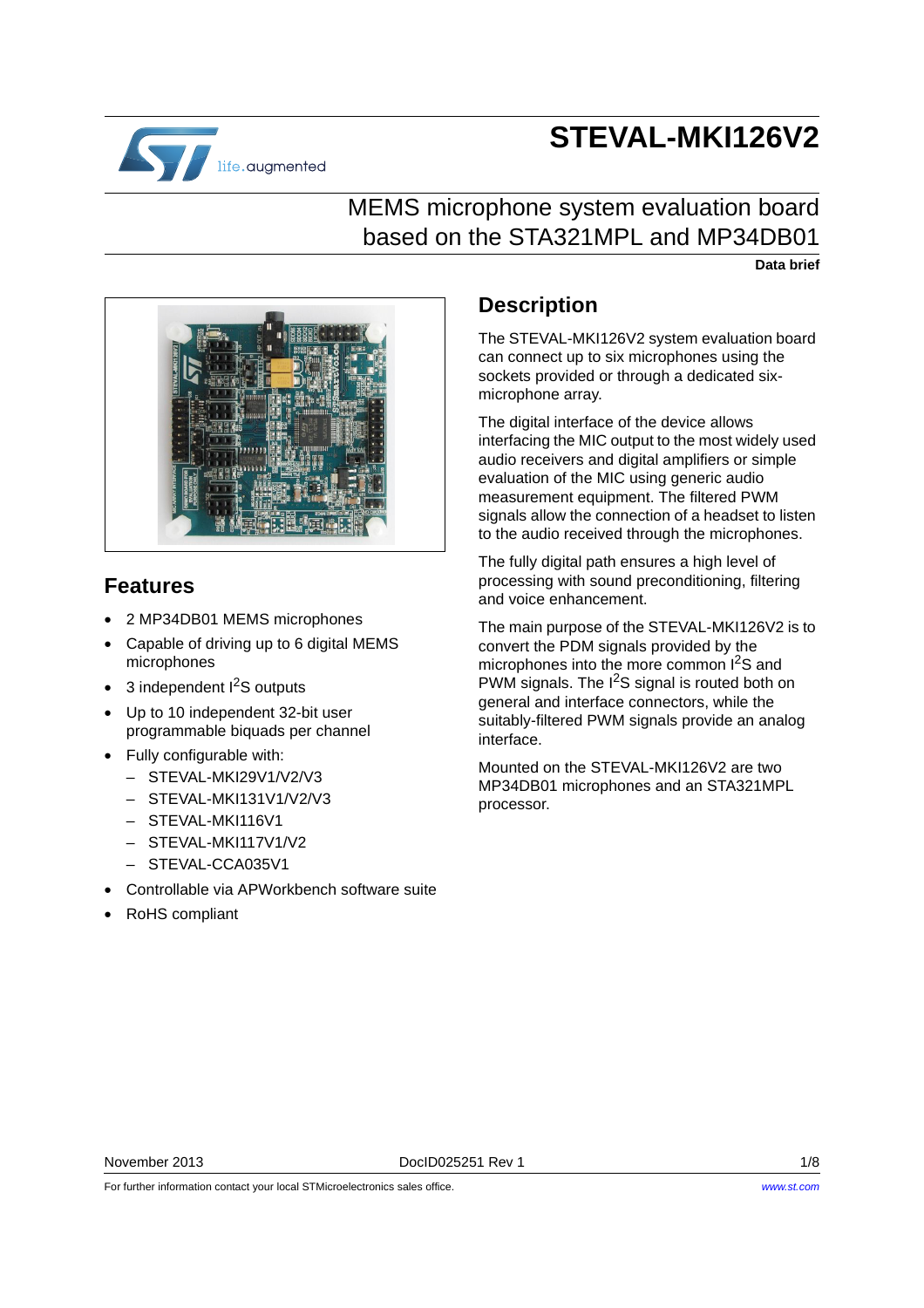## **1 Schematic diagrams**



**Figure 1. Circuit schematic (1 of 5)**

ST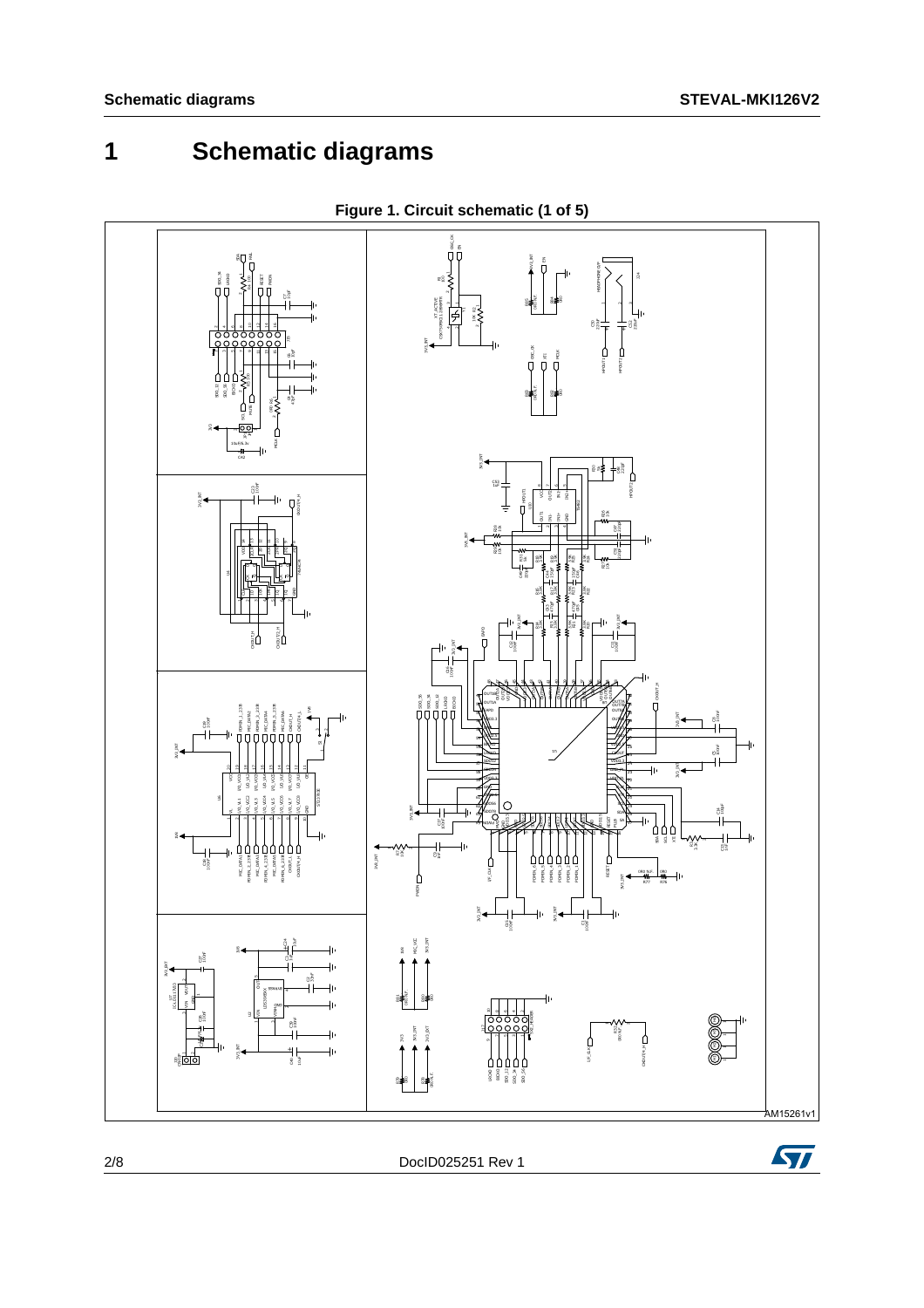

Figure 2. Circuit schematic (2 of 5)



DoclD025251 Rev 1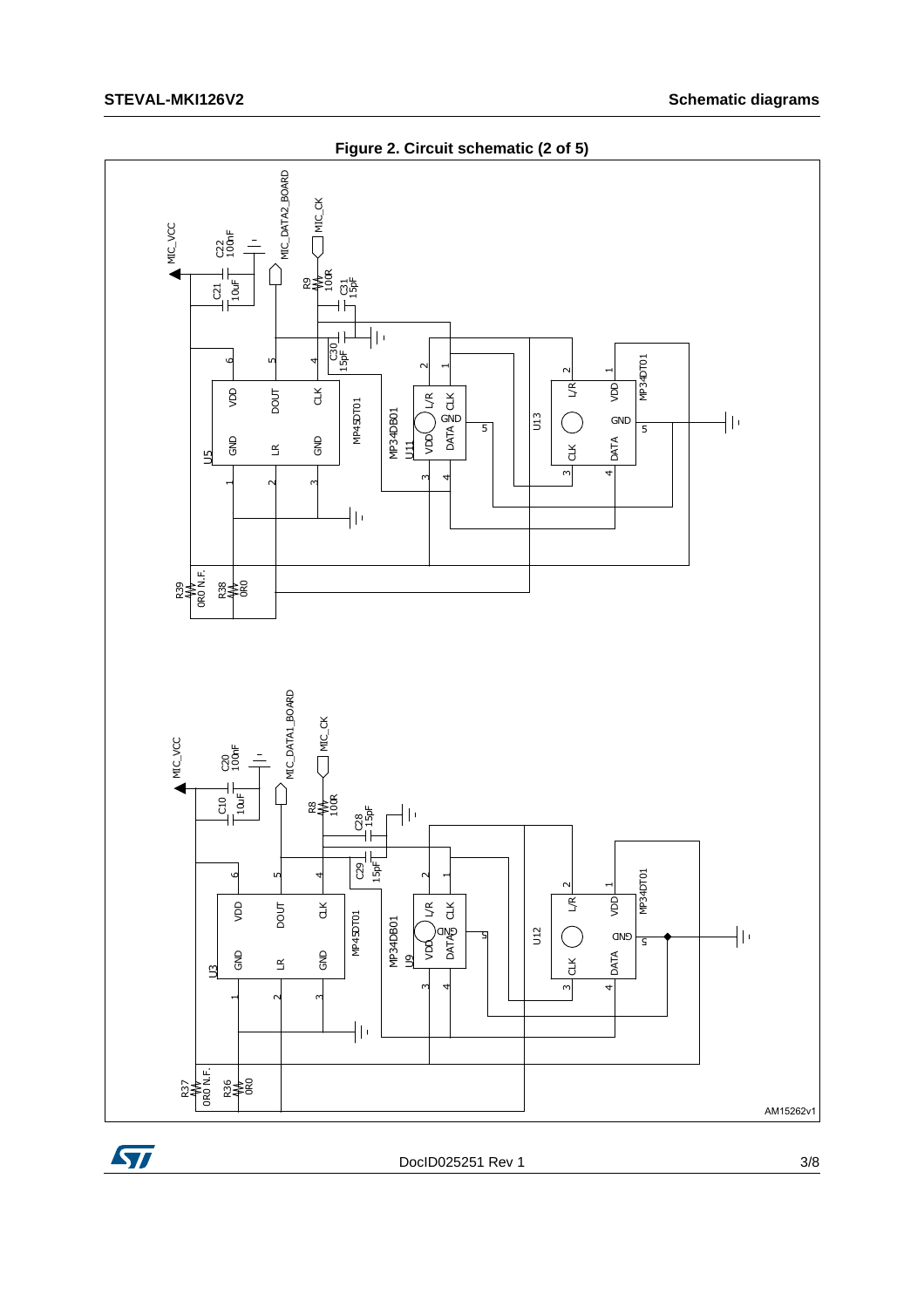

**Figure 3. Circuit schematic (3 of 5)**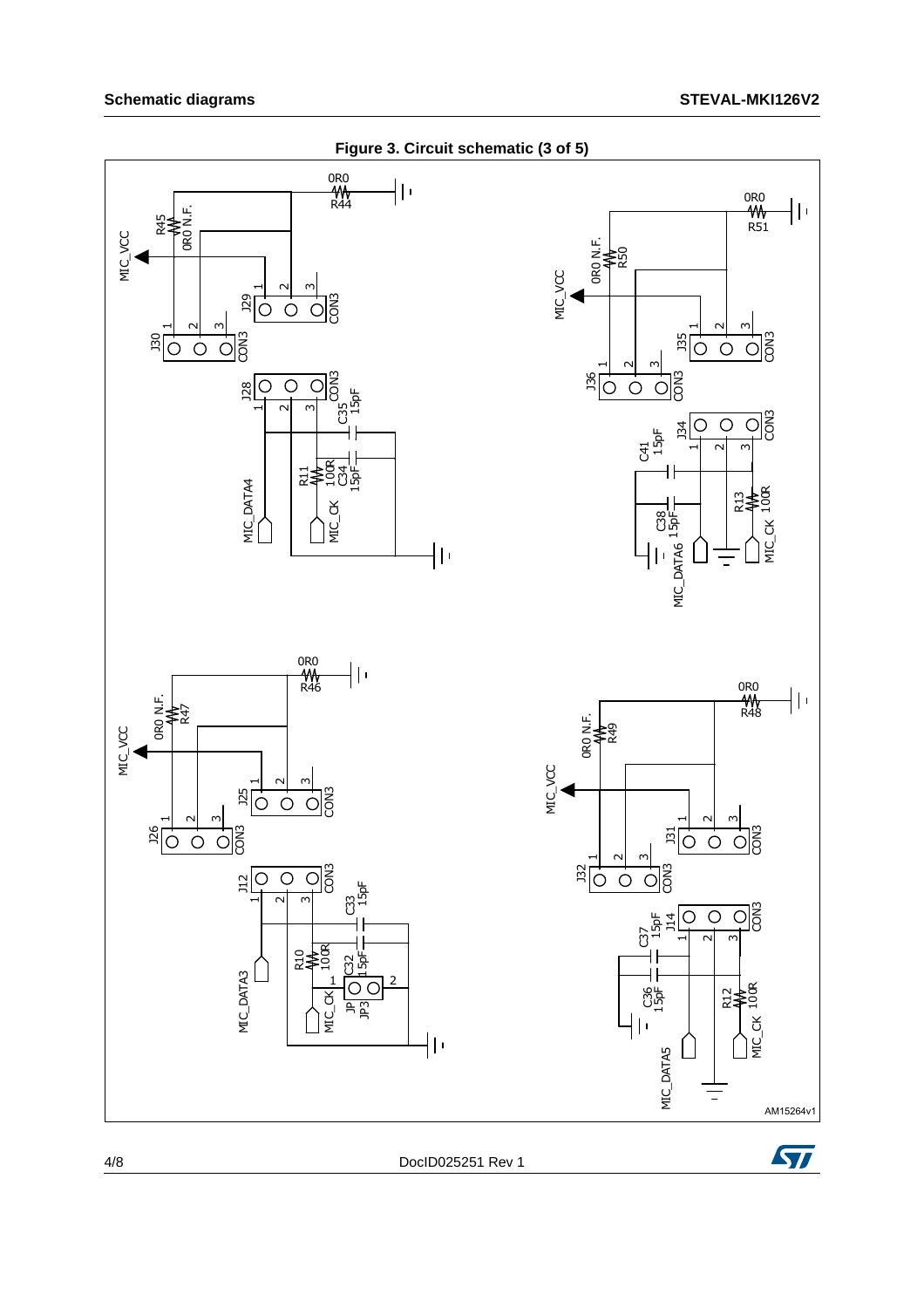

Figure 4. Circuit schematic (4 of 5)

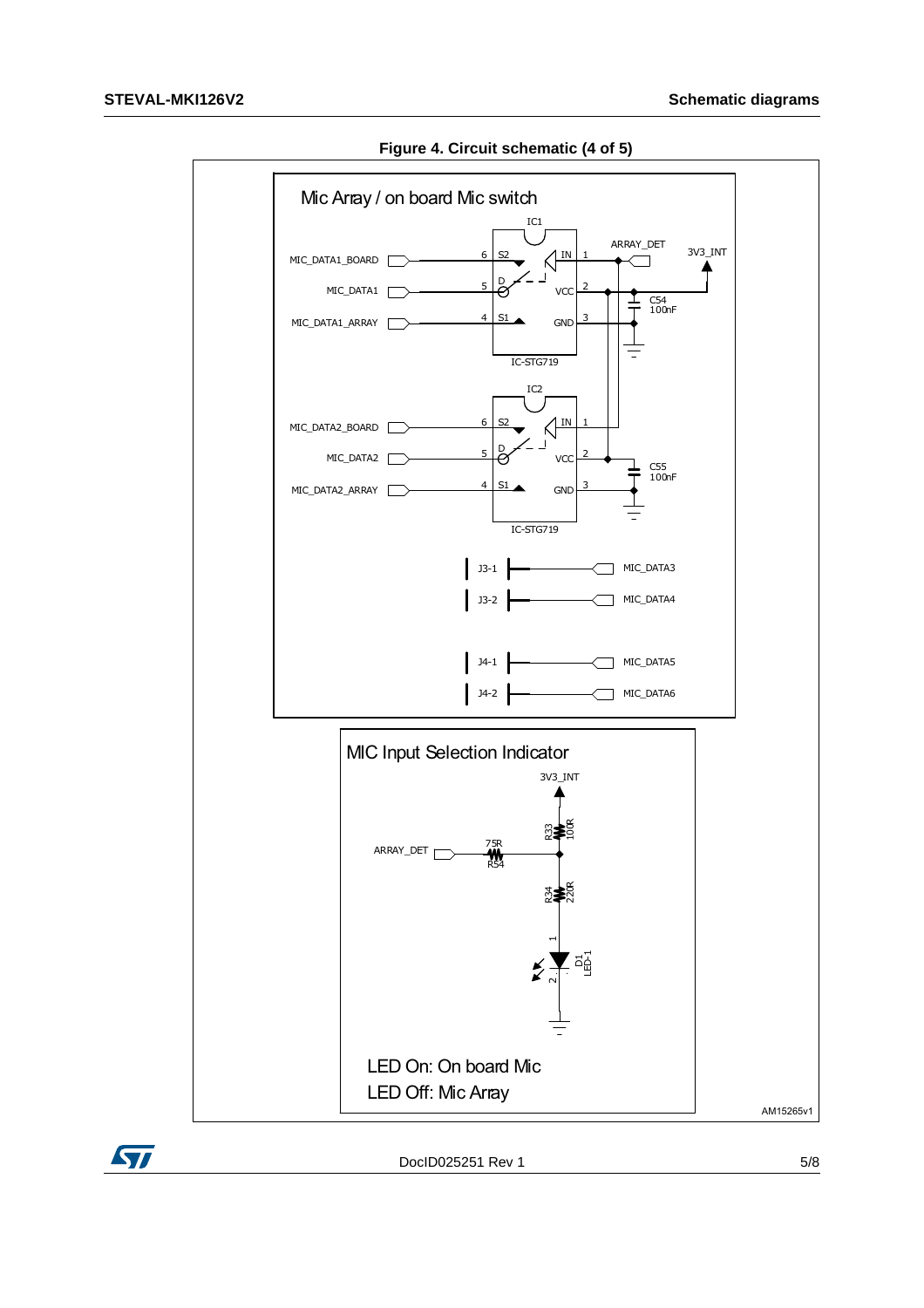#### Schematic diagrams **STEVAL-MKI126V2**



**Figure 5. Circuit schematic (5 of 5)**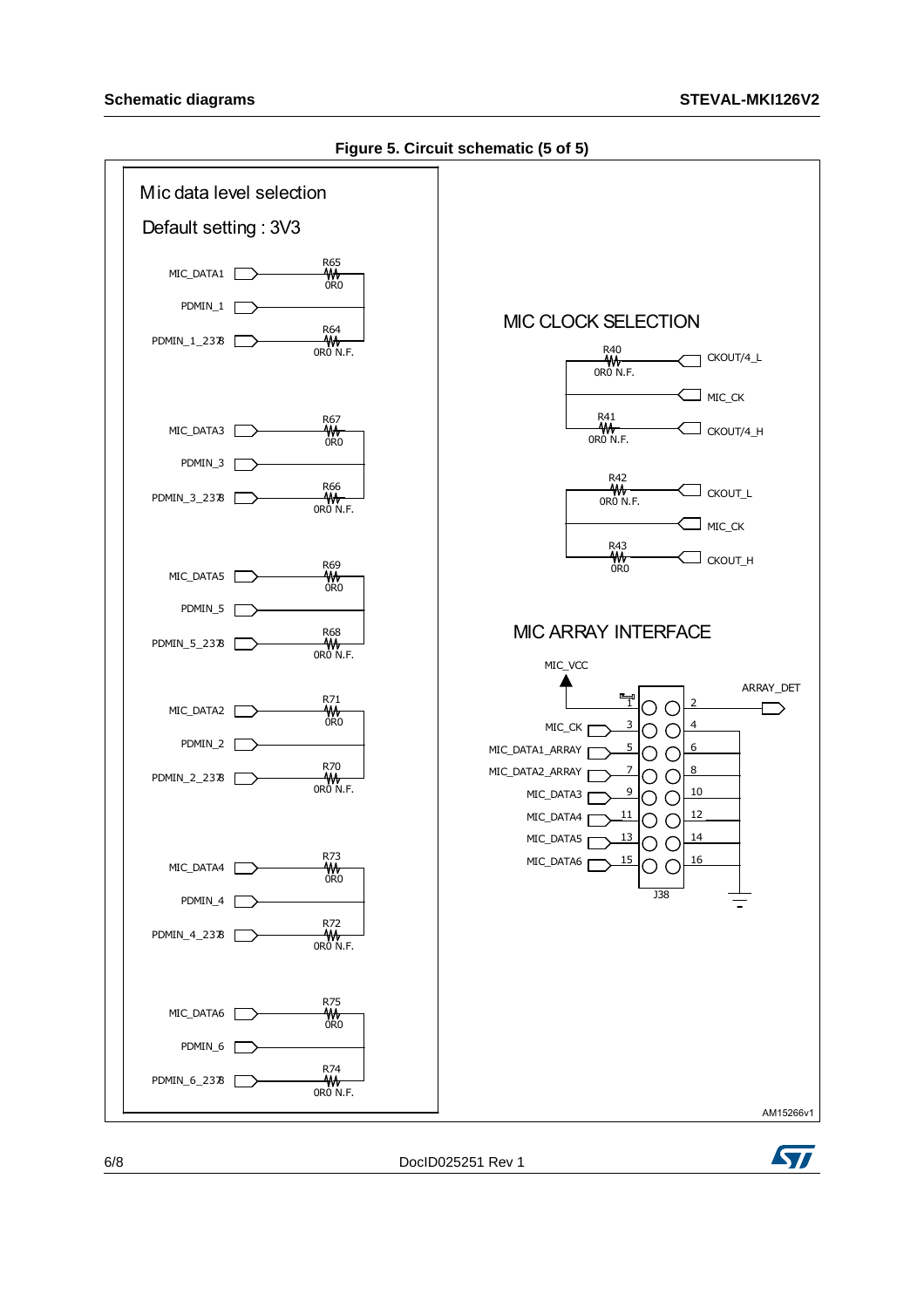## **2 Revision history**

|  | Table 1. Document revision history |  |  |
|--|------------------------------------|--|--|
|--|------------------------------------|--|--|

| <b>Date</b> | <b>Revision</b> | <b>Changes</b>   |
|-------------|-----------------|------------------|
| 11-Nov-2013 |                 | Initial release. |